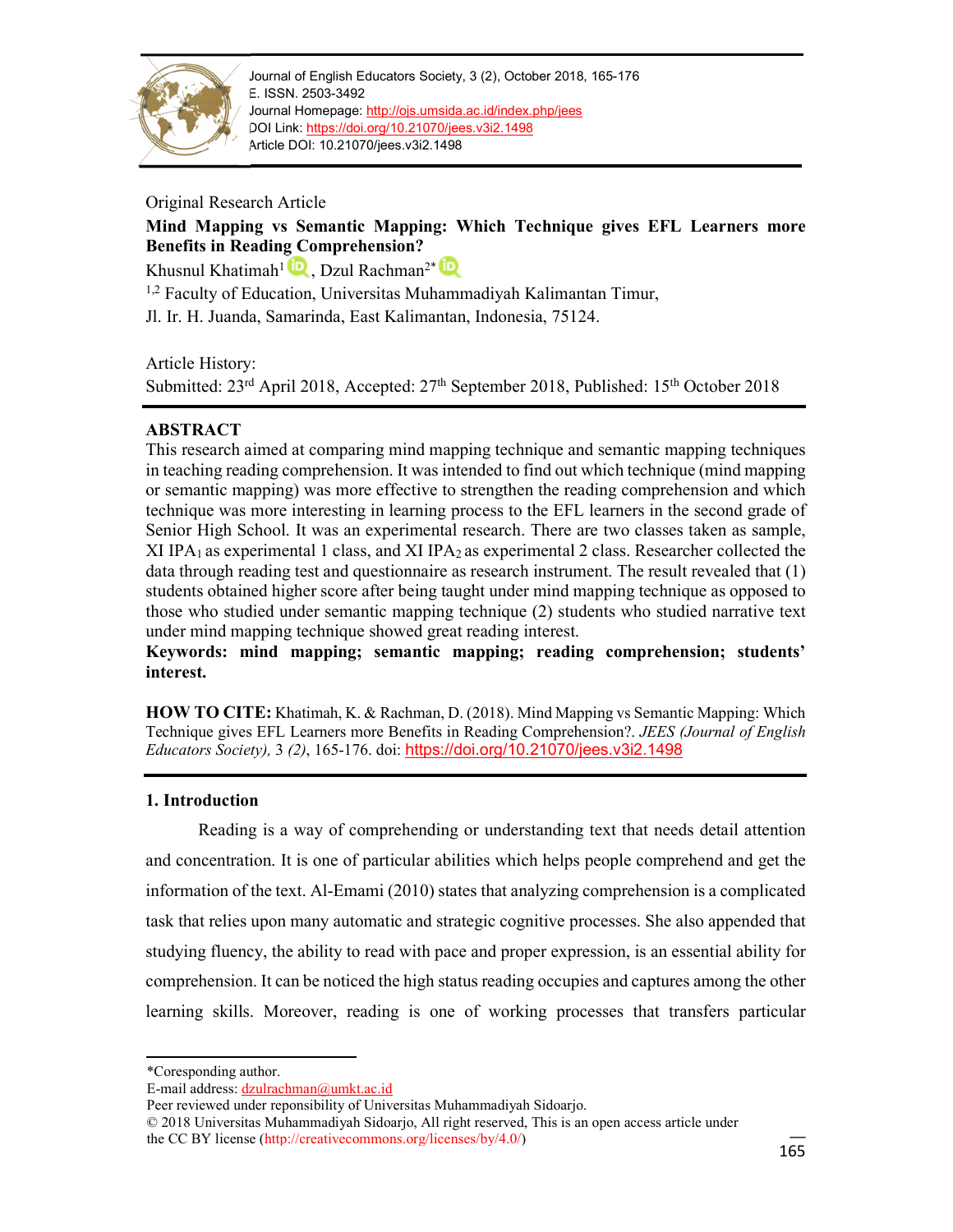arrangement from the eye into the brain to produce information. Within the remaining 3 decades, reading learning strategies of techniques have grown to be broadly used across different grade levels and concern areas. Using reading strategies with university students strengthens their learning motivation, expertise retention, knowledge and proficiency.

Based on the preliminary observation on the teaching-learning process in SMAN 5 Makassar, the researcher found that there are some problems that arise in students' reading comprehension. The observation aims to discover the process of teaching by the observed teacher (Arbain, 2017). It can be seen from the result of previous test given by the English teacher and the researcher, the observation, and the interview with the English teacher. The students encountered some difficulties in comprehending English texts. Inside the interview with some students, they stated that they gain problems within the implicit and specific information of the textual content.

Except, many students have low pursuits in the analyzing class. Inside the each day classroom activity, the students had problems in doing their reading task. In addition they also found it difficult to work using dictionaries, considering that a word may also have two or greater meanings. They took a relatively long time to understand a text. The more severe aspect changed into that students once in a while could not get the supposed meaning of a textual content, so once they have been asked to answer reading comprehension test they regularly got incorrect answers. The circumstance indicated that the students had low proficiency in knowledge a text.

Considering the stated problems, the researcher believed that a few efforts are needed to solve the hassle inside the English coaching and studying technique mainly within the teaching reading comprehension. In order to remedy the problem, the researcher is motivated to conduct comparative studies in evaluating strategies; thoughts mapping and semantic mapping to understand which one the fine technique that appropriate to reinforce studying comprehension of the secondary students of Makassar.

Mind mapping and semantic mapping could be used throughout the study as a way to facilitate the students in comprehending texts well. Mind mapping allows students see connections between prior information and new facts, which enables them transfer what they analyze and use it on new way of comprehend texts. Siriphanic & Laohawiriyano (2010) point out that thoughts-maps are effective in teaching and learning. They are helpful in terms of helping communicate information because complex concepts can be easily clarified into simple ones. The semantic mapping technique is a schematic diagram of the major concepts of a text.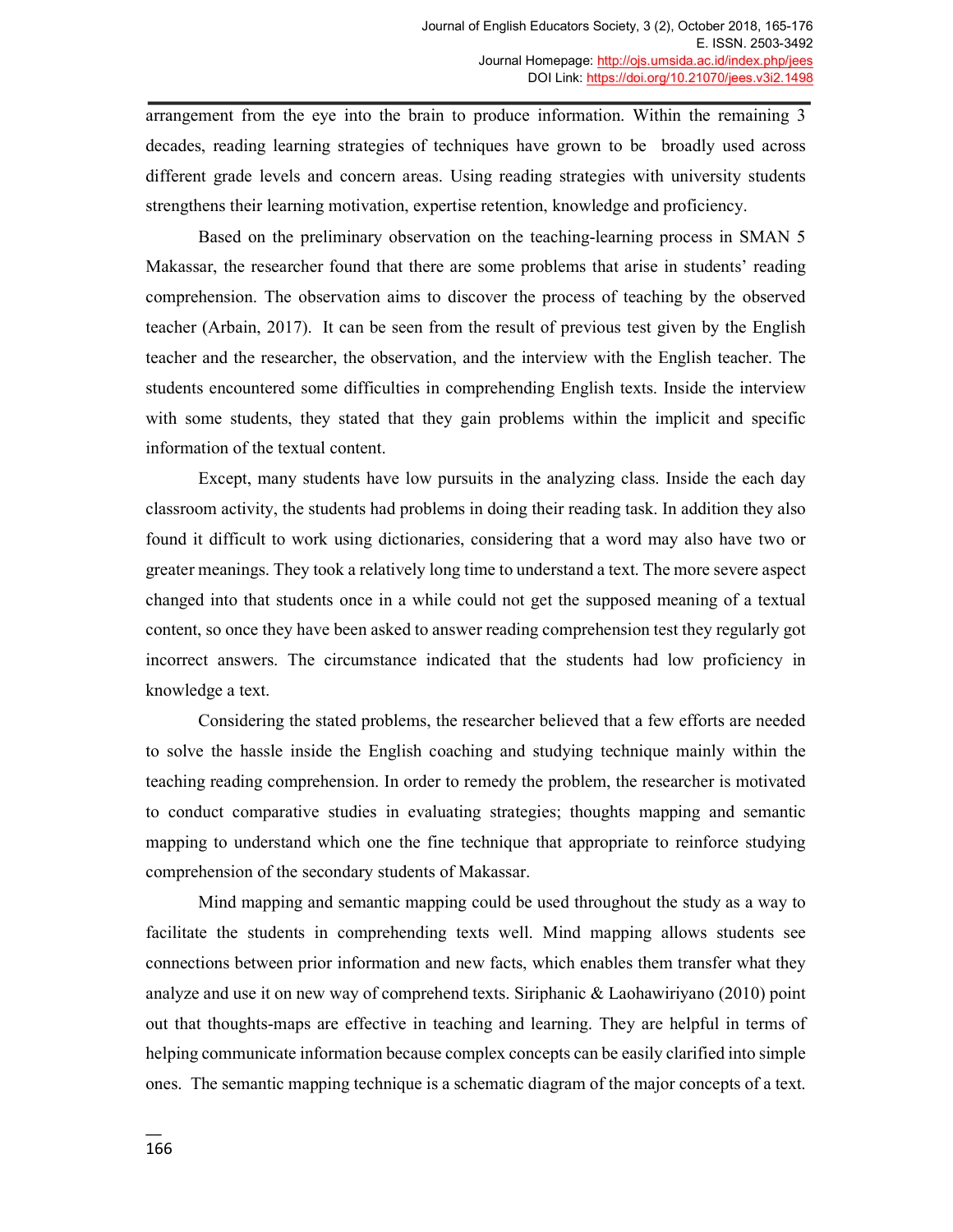Semantic mapping helps the students to activate their background knowledge before reading, monitor their comprehension when they are reading, and evaluate their comprehension after reading. Two previous studies have shown that teachers can improve students' language proficiency, especially vocabulary, through semantic mapping (Dilek & Yuruk, 2012; Zahedi & Abdi, 2012). It is believed that mastering vocabulary helps a lot in reading comprehension. However, it seems that the area has not been investigated more by researchers.

In brief, the researcher simplifies that in order to solve the problem of teaching English reading, the researcher compared the mind mapping and semantic mapping to examine which one the best technique that can strengthen the reading comprehension of the secondary school students of Makassar.

### **2. Methods**

#### 2.1 Design

This research is a quantitative research because the presentation of data and analysis uses statistic descriptive. In focuses are the mainly to raw score, mean and percentage (Arbain, 2017). The researcher applied an experimental research. A causal-comparative design is a research design that seeks to find relationships between independent and dependent variables after an action or event has already occurred. The researcher's goal is to determine whether the independent variable affected the outcome, or dependent variable, by comparing two or more groups of individuals. The population of the research become the second graders of SMA Negeri Makassar. It consisted of 12 classes and each class consisted of 36 students, so the total of population become 432 college students. The researcher used cluster random sampling to take the sample. XI IPA<sub>1</sub>as experimental 1 class, and XI IPA<sub>2</sub> as experimental 2 class. Each class had 36 students, so the amount of sample was 72 students.

In this research, the researcher collected the data through reading test and questionnaire as research instrument. The enhancement of the students in reading comprehension by using Mind Mapping Technique and Semantic Mapping Technique was measured by giving reading test to the students that was applied in pretest and posttest. The exams consisted of more than one preference as a lot as 30 items. The questionnaire changed into given to find out the students' interest in learning English by using mind Mapping approach and Semantic Mapping technique. The questionnaire consisted of 20 items.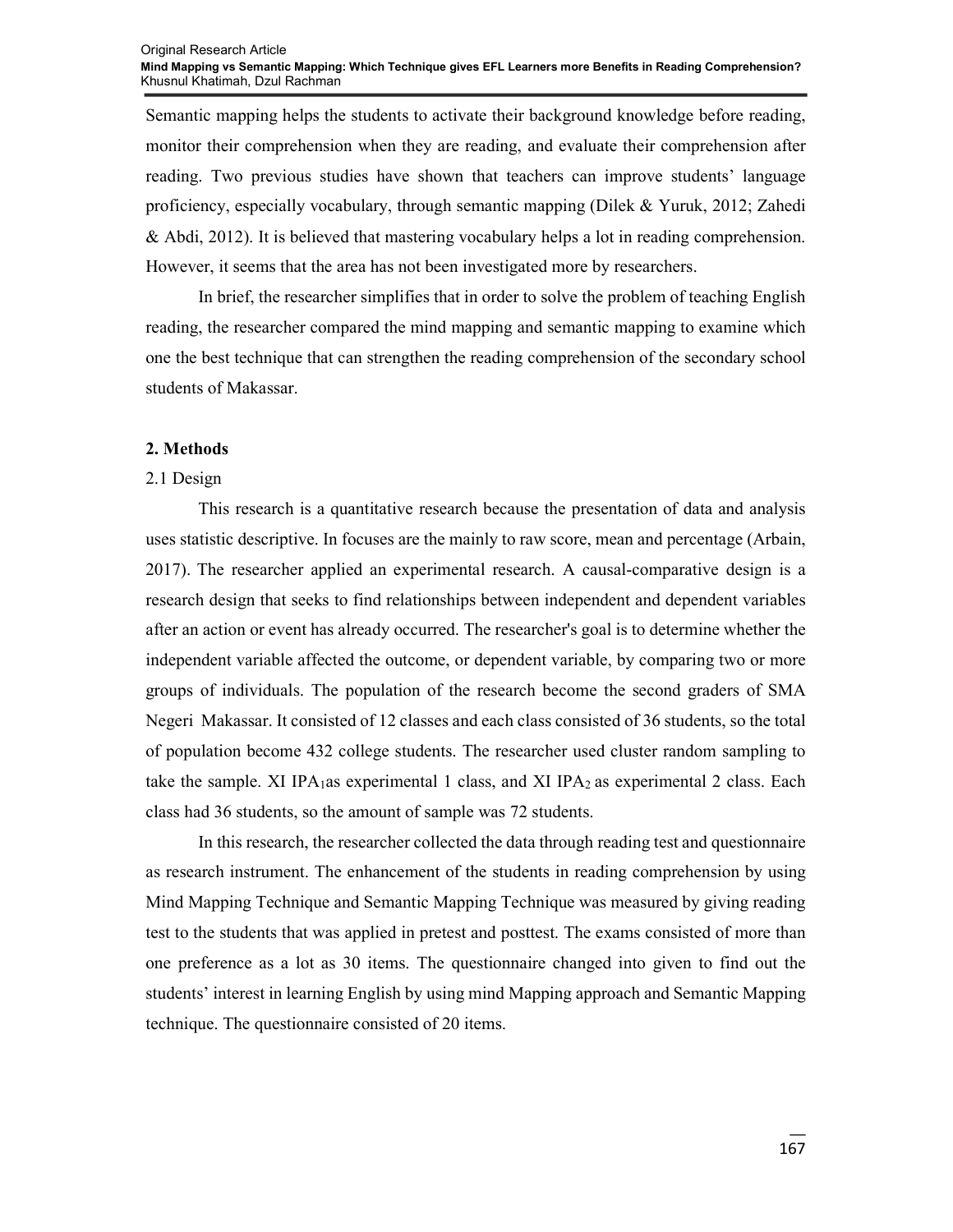# 2.2 Instrument and procedure

This research collected the data through reading test and questionnaire as research instrument. The enhancement of the students in reading comprehension by using Mind Mapping Technique and Semantic Mapping Technique was measured by giving reading test to the students that was applied in pretest and posttest. The tests consisted of 30 item multiple choice The questionnaire was given to find out the students' interest in learning English by using Mind Mapping Technique and Semantic Mapping Technique. The questionnaire consisted of 20 items. By combining the multiple observers, theories, and material, the researcher tried to overcome the weakness or biases and the problems the process (Nur, 2017).

The treatment was conducted in 6 meetings. Mind Mapping Technique and Semantic Mapping Technique were used in teaching for experimental group.

## *Experimental group 1*

- 1. At the first meeting, the researcher explained about Mind Mapping Technique and explained about the text that will be learned. In this case, the type of texts learned was based on the curriculum, narrative text.
- 2. In the second, third, fourth, fifth meetings the students did the same activity but the difference was the text used in the learning process. The researcher implemented Mind Mapping Technique in learning and comprehend a narrative text. The activities in these meetings were:
- a. The teacher divided the students into six groups
- b. The teacher provided narrative text
- c. Each group read the narrative text carefully approximately 15 minutes.
- d. The teacher asked the students to write the topic of the text and draw a circle around it
- e. The teacher asked the students to draw branches from the topic.
- f. The teacher asked the students to write the keywords or phrases from the text which represent the storyline on the branches.
- g. The teacher asked the students to discuss the questions related to the text using their mind map through discussion, to elicit generic structures and supporting details.

*Experimental group 2* 

1. At the first meeting, the researcher explained about Semantic Mapping Technique and explained about the text that would be learned. In this case, the type of texts learned was based on the curriculum, narrative text.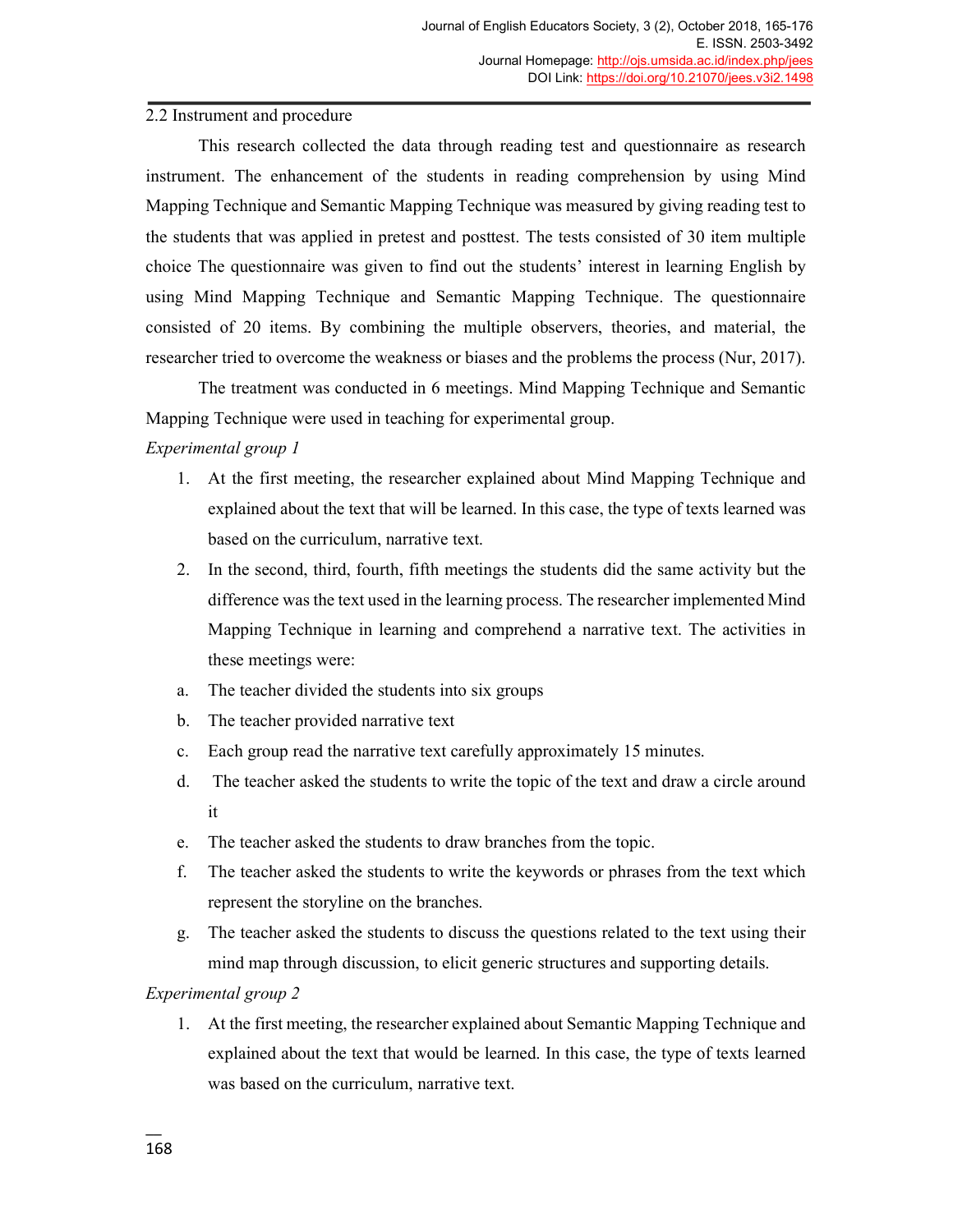2. In the second, third, fourth, fifth meetings the students did the same activity but the difference was the text that was used in the learning process. The researcher implemented Semantic Mapping Technique in learning and comprehend a narrative text. The activities in these meetings were:

### *Pre Reading*

- 1) The teacher asked the students to think about the topic and share as many words as they can, related to the topic.
- 2) The teacher asked the students to discuss and record on the map information and words that students suggested.
- 3) The teacher asked the students to write the information in the clusters
- 4) The teacher asked the students to discuss categories of words and determine appropriate labels or headings.

## *Whilst Reading*

- 5) The teacher had the students read the text
- 6) The teacher had the students use their notes during a discussion in which they share the information about the topic through their independent reading.
- 7) The teacher had the students discuss and answer the questions of the text.
- *Post Reading*
- 8) After students had finished reading the text, they added new information about the topic to the map suggested.

## 2.3 Data Analysis

The data calculated trough quantitative analysis. To discover the score, the researcher carried out the conversion of students' score in analyzing comprehension. To calculate the mean score and standard deviation of the students' achievement by using the SPSS 20.0. The data of questionnaire have been analyzed using Likert scale. It meant to find out the students' interest in mind mapping and semantic mapping method. The students' score are related to their result on questionnaire. To know the relationship of both research variables, the data was analyzed using Product Moment Correlation formula (Rachman, 2017). It aimed at asking the sample to respond to a series of statements by indicating whether one strongly agrees (SA), agrees (A), undecided (U), disagrees (D), or strongly disagrees (SD) with the statements given. Each response was associated with a point value and an individual's score was determined by summing the point values for each statements. The point values were assigned to respond to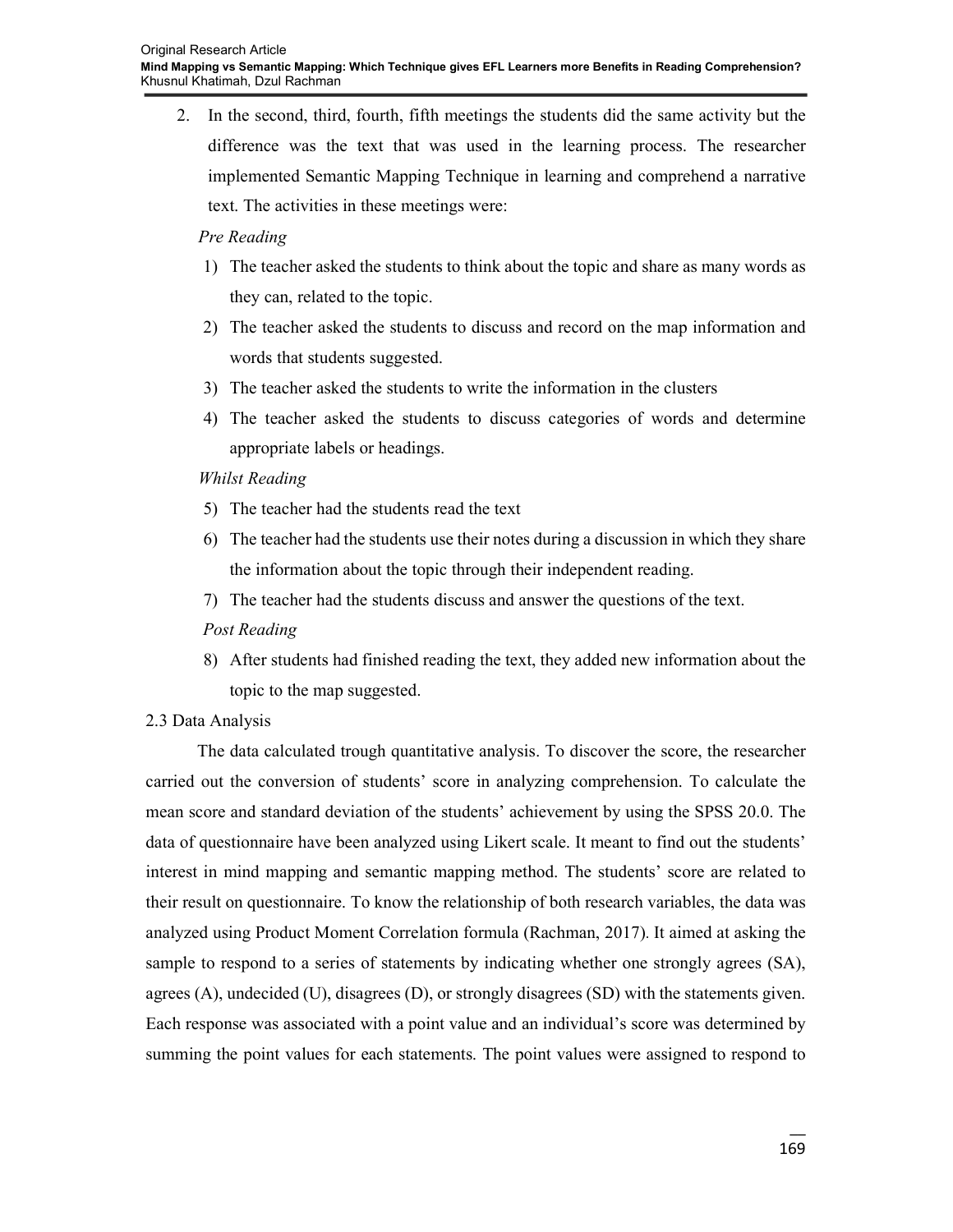the positive statements. For the negative statements, the point values will be reversed. Where SA=5, A=4, U=3, D=2, and SD=1 for positive statement.

### **3. Findings and Discussion**

The students' research achievement both pretest and posttest for the research subjects are tabulated in the table 1.

|                | Score     | Mind Mapping /E1 |          | Semantic Mapping/E2 |              |
|----------------|-----------|------------------|----------|---------------------|--------------|
| Classification |           | Pretest          |          | Pretest             |              |
|                |           | F                | $P(\% )$ | F                   | $P(\% )$     |
| Excellent      | 96-100    | $\theta$         | $\theta$ | $\mathbf{0}$        | $\mathbf{0}$ |
| Very Good      | 86-95     | $\theta$         | $\theta$ | $\theta$            | $\mathbf{0}$ |
| Good           | 76-85     | 6                | 17       | 9                   | 25           |
| Fairly Good    | 66-75     | 21               | 58       | 16                  | 44           |
| Fair           | 56-65     | 7                | 19       | 7                   | 19           |
| Poor           | $36 - 55$ | $\mathfrak{D}$   | 6        | $\overline{4}$      | 11           |
| Very Poor      | $0 - 36$  | $\theta$         | $\theta$ | $\theta$            | $\theta$     |
| Total          |           | 36               | 100      | 36                  | 100          |

Table 1 Frequency and Percentage of Pretest Score for Both Groups

Based on Table 1, it is known that the students' pretest score result for good, fairly good, fair and poor categories. In E1 class, the data of pretest shows that  $6 \left( \frac{17}{\%} \right)$  students gained good score, 21(58%) students gained fairly good score, 7 (19%) students gained fair score and 2 (6%) students gained poor score. In E1 class most of students gained fairly good scores in pretest. While in E2 class, there were 9(25%) students gained good score, 16 (44%) students gained fairly good score, 7(19%) students gained fair score and 4 (11%) students gained poor score. In E2 class most of students gained fairly good score in pretest. So, it can be concluded the mean score of students for both groups is almost same.

|                         |           | Mind Mapping<br>Technique/E1 |          | Semantic Mapping<br>Technique/E2 |          |
|-------------------------|-----------|------------------------------|----------|----------------------------------|----------|
| Classification<br>Score |           |                              | Posttest | Posttest                         |          |
|                         |           | F                            | $P(\% )$ | F                                | $P(\%)$  |
| Excellent               | 96-100    | $\theta$                     | 0        | $\theta$                         | $\theta$ |
| Very Good               | 86-95     | 15                           | 42       | 4                                | 11       |
| Good                    | 76-85     | 21                           | 58       | 20                               | 56       |
| Fairly Good             | 66-75     | $\theta$                     | $\theta$ | 11                               | 31       |
| Fair                    | 56-65     | $\theta$                     | 0        | 1                                | 3        |
| Poor                    | $36 - 55$ | $\theta$                     | 0        | $\theta$                         | $\theta$ |
| Very Poor               | $0 - 36$  | $\theta$                     | $\theta$ | $\theta$                         | $\theta$ |
| Total                   |           | 36                           | 100      | 36                               | 100      |

Table 2 Frequency and Percentage of Posttest Score for Both Groups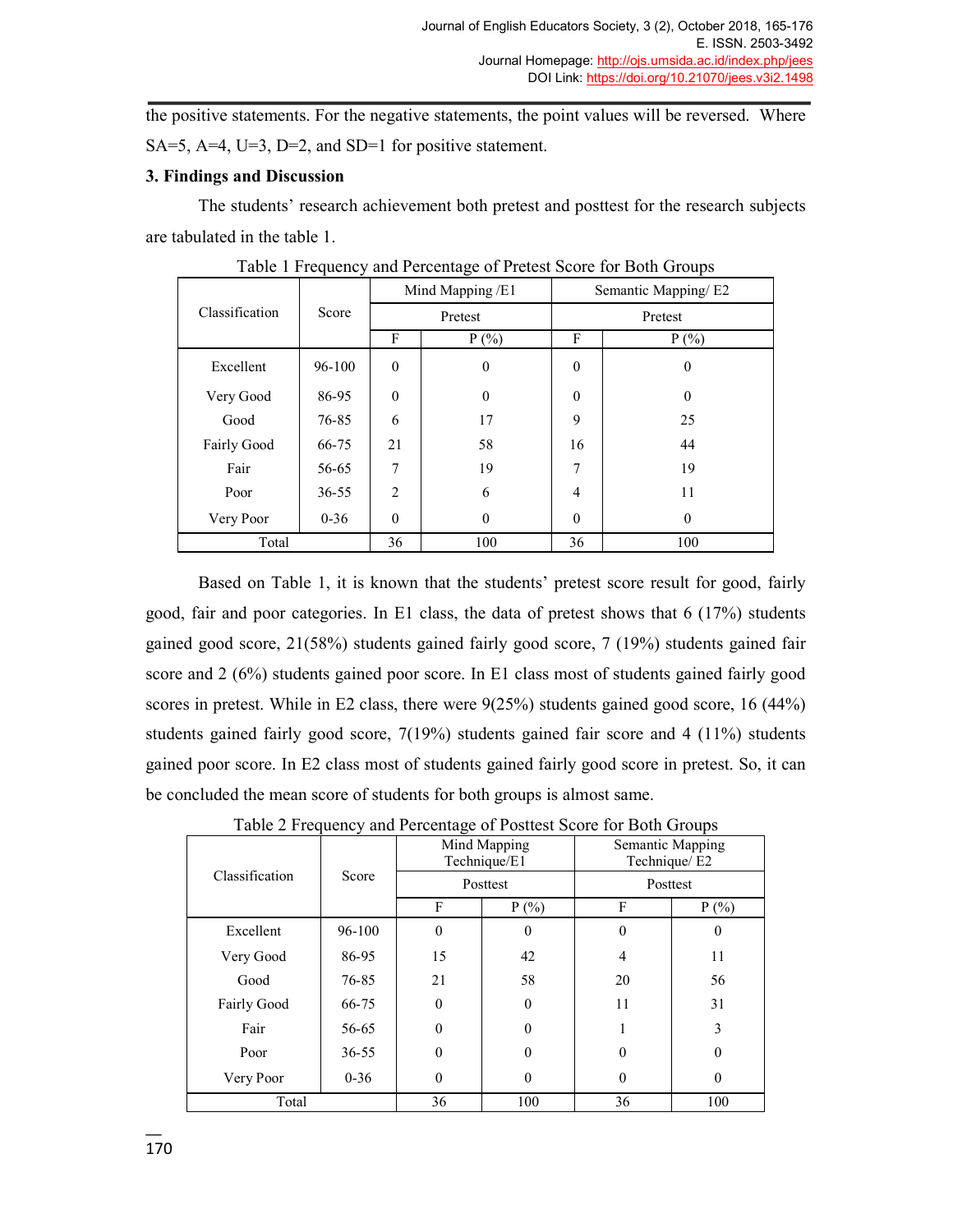Based on Table 2 above, it is known that the students' posttest scores are for very good, good, fairly good, and fair category. In E1 class, the data of posttest showed that there are 15 (42%) students gained very good score and 21 (58%) students gained good score. In E1 class most of students gained very good score in posttest. While in E2 class, 4 (11%) students gained very good score, 20 (56%) students gained good score, 11 (31 %) students gained fairly good score and 1 (3%) students gained fair score. In E2 class most of students gained good score in posttest.

From the description of the reading in pretest and posttest result as shown in Table 1 and 2, it gave clear classification as well on the students' achievement on their reading after conducting the treatment by applying Mind Mapping for E1 and Semantic Mapping for E2.

The findings presented here deal with the students' interest in learning English by using Mind Mapping. It can be seen in the table 3:

| No.   | Interval  | Categories | Frequency | . .<br>Percentage $(\% )$ |
|-------|-----------|------------|-----------|---------------------------|
|       | 85-100    | Very high  | 14        | 38.9                      |
|       | 68-84     | High       | 18        | 50                        |
|       | 52-68     | Moderate   |           | 11.1                      |
|       | $36 - 51$ | Low        |           | U                         |
|       | $20 - 35$ | Very low   |           |                           |
| Total |           |            | 36        | 100                       |

Table 3 Percentage of Students' Interest in Mind Mapping

The result indicated that 14(38.9%) students were "very high interest", 18 (50%) students were "high interest", 4(11.1%) students were "moderate interest", none "uninterested" and none "very uninterested". It means that all of the students were interested in learning English by using Mind mapping technique. The findings presented here deal with the students' interest in learning English by using Semantic Mapping. It can be seen in the table 4.

| raore + r creeninge or statemes interest in semantic trapping |           |            |           |                    |
|---------------------------------------------------------------|-----------|------------|-----------|--------------------|
| No.                                                           | Interval  | Categories | Frequency | Percentage $(\% )$ |
|                                                               | 85-100    | Very high  |           | 13.9%              |
| $\overline{2}$                                                | 68-84     | High       |           | 25 %               |
| 3                                                             | 52-68     | Moderate   | 19        | 52.7%              |
|                                                               | $36 - 51$ | Low        |           | 8.3 %              |
|                                                               | $20 - 35$ | Very low   |           |                    |
| Total                                                         |           |            | 36        | 100                |

Table 4 Percentage of Students' Interest in Semantic Mapping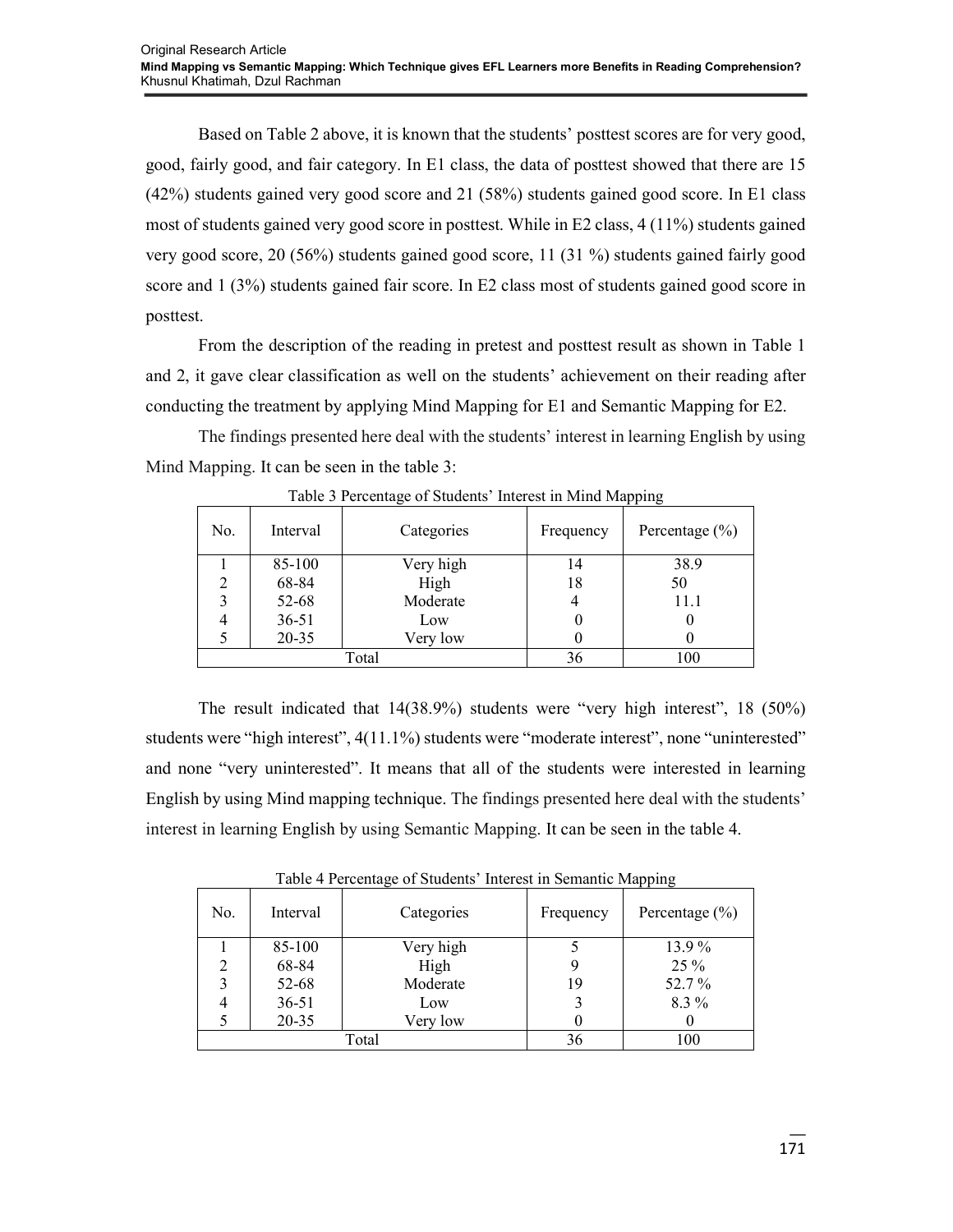The result indicated that 4 (13.9%) students had "very high interest", 9 (25%) students had "high interest", 19 (52.7%) students had "moderate interest", 3 (8.3%) students were "uninterested" and none "very uninterested". It means that half of the students had moderate interest in learning English by using Semantic Mapping. It means that all of the students were interested in learning English by using semantic mapping technique.

Table 5 Mean score of Students' Interest in Mind Mapping and Semantic Mapping

|                                 | Number of Students | Total of Score | Mean Score |
|---------------------------------|--------------------|----------------|------------|
| E Class I                       | 36                 | 2899           | 80,53      |
| E Class 2                       | 36                 | 2448           | 68         |
| $\overline{X} = \sum_{i=1}^{x}$ |                    |                |            |

The table above shows that the mean score of students' interest in mind mapping is 80.53 classified into high interest, and the mean score of students' interest in semantic mapping is 68 classified into moderate interest. From the mean scores above, it can be concluded that the mind mapping technique was more interesting than semantic mapping technique.

The main objective of the research was to find out which technique (Mind Mapping or Semantic Mapping) is more effective to strengthen the students' reading comprehension of the narrative text. The result of pretest confirmed that students' reading comprehension in both groups were inside the same level. Primarily based on this condition, it could be concluded that both groups have same potential for treatment. After pretest, the researcher used specific method in teaching reading. The students in experimental group 1 were taught through using mind Mapping, whilst students in experimental group 2 were taught through using Semantic Mapping. The treatment changed into carried out in six meetings.

The posttest was held to measure the enhancement in experimental class 1 and experimental class 2 after the treatment. The result showed that there was significant difference in using Mind Mapping and Semantic Mapping in teaching reading comprehension. It was proven by the mean score of the students taught by Mind Mapping 84.00, which was higher than the mean score of the students which were taught by Semantic Mapping 76.97. The result of this research also supported by the previous theory which stated that Mind Mapping provides useful examples for poor readers to improve, and gives meaning and purpose to read.

There are several factors influencing the result of Mind Mapping which is higher than Semantic Mapping. Firstly, this technique helps the students see the connections between prior knowledge and new information, which helps them to transfer what they learn from the text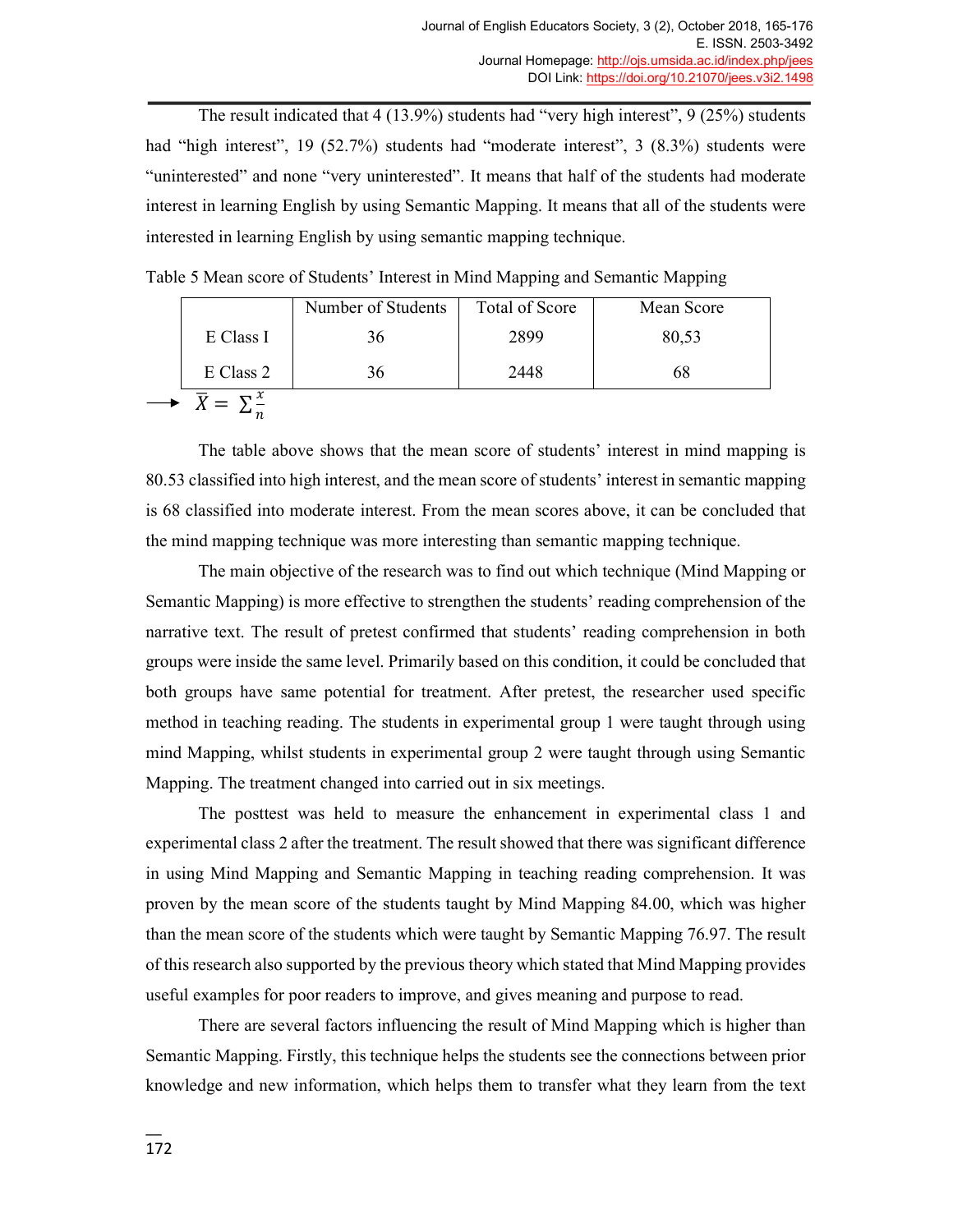#### Original Research Article **Mind Mapping vs Semantic Mapping: Which Technique gives EFL Learners more Benefits in Reading Comprehension?**  Khusnul Khatimah, Dzul Rachman

and apply it to new situations. It is similar with Budd (2003) who claims that Mind Mapping is a visual tool that can be used to generate ideas, take notes, organize thinking, and develop concepts. Secondly, the students' interest in reading comprehension is improved. This technique gives the positive interest to the students. It can be known from the questionnaire which is distributed to the students related to the Mind Mapping. The result of the students interest is higher than the student's interest which taught by Semantic Mapping. It supports the findings of Al-Jarf (2011) studies which points out that mind-mapping is used to strengthen student's engagement and interest in getting to know. Thirdly, thoughts-mapping welcomes more flexibility than outlining does, students' creativity is subsequently advocated. It allows the students to be greater creatively constructing the statistics of their thoughts as their prior expertise to understand the textual content. This findings also supported by the preceding findings which stated that mind Mapping facilitates the students to construct the statistics of their mind, and make it significant (Siriphanic & Laohawiriyano, 2010)

On the contrary, the experimental 2 group was taught by using Mapping. The result of this research showed that mind mapping technique also strengthens the reading comprehension of the students. Nevertheless, Semantic Mapping was not giving significant contribution to the students to comprehend the text. They seemed like bored to follow each step of this procedure. They looked confused to solve the problem in reading. Moreover, Semantic Mapping made them become slow reader, in this case teaching and learning process was focused on the students, and then this situation resulted mediocre learning process. The result showed different level of reading comprehension. Consequently, it can be stated that there was significant difference between the use of Mind Mapping and Semantic Mapping in teaching reading comprehension.

#### **4. Conclusions**

The result of this study revealed that using mind mapping technique is more effective than semantic mapping to strengthen students' achievement of reading comprehension at the secondary school students of Makassar. This is indicated by the higher scores the students obtained after being taught under mind mapping technique as opposed to those who studied under semantic mapping technique. Students who studied narrative text under mind mapping and semantic mapping techniques showed great reading interest. However, the interest degree between the two experimental classes was different. Students learnt through mind mapping technique were more interested to read than those who learnt through semantic mapping. Thus,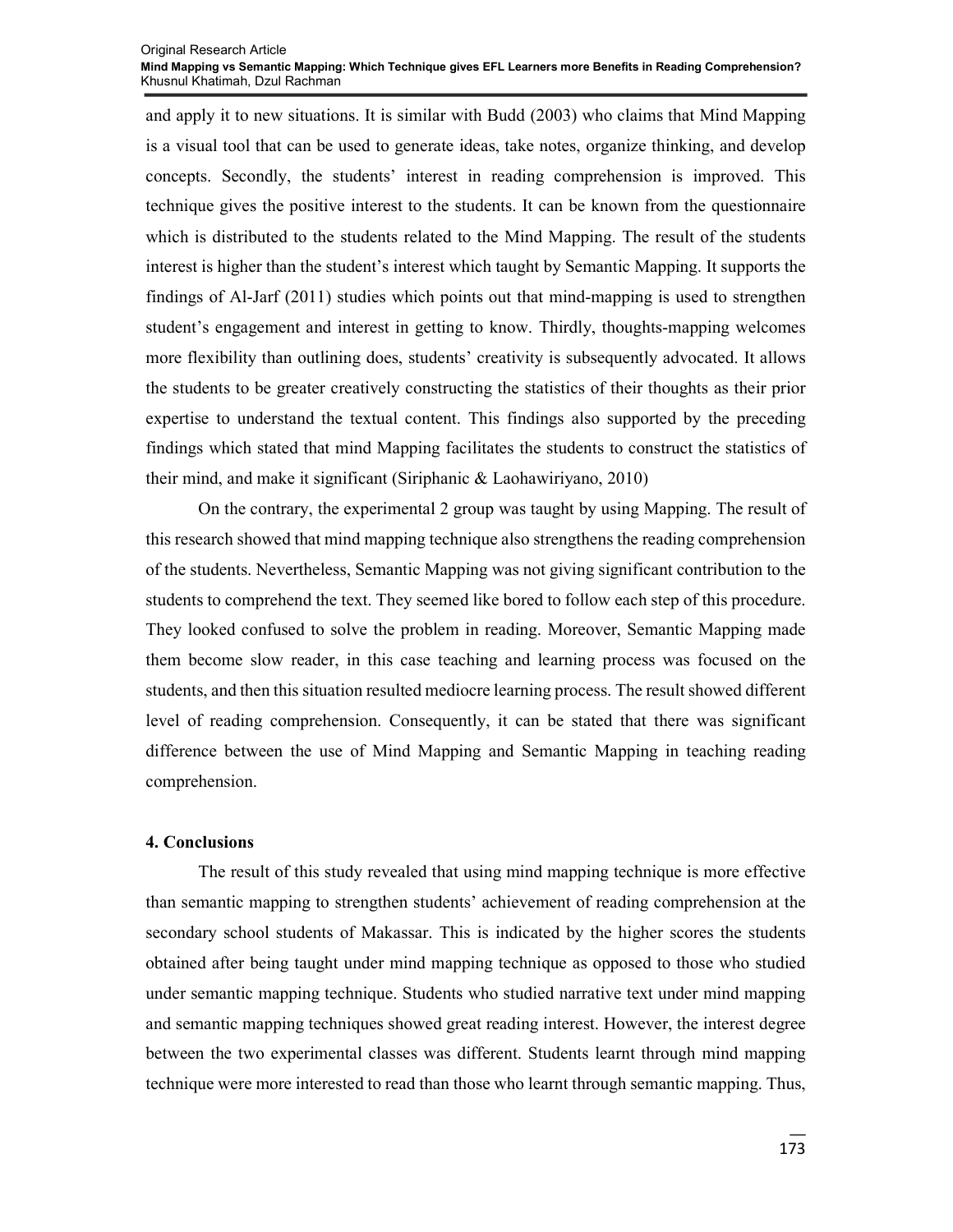using mind mapping technique in teaching reading comprehension is more effective and more interesting than Semantic Mapping to strengthen students' reading comprehension achievement of the second graders of SMAN 5 Makassar.

Since mind mapping technique enables the learners to comprehend reading text in interesting way, researcher suggests this technique to be used by the English teacher of SMAN 5 Makassar. Further research might explore more about the usefulness of mind mapping technique to strengthen students' engagement, motivation, and achievement in learning English. Researcher also recommends for future research to investigate the appropriateness of the technique for learner style of learning English.

#### **Acknowledgments**

The author would like to thank for Arbain and Dedi Rahman Nur for their excellent comments. We would also like to extend thanks to anonymous reviewers for their critical reviews that greatly improved the manuscript.

#### **References**

- Al-Emami, A. H. I. (2009). Designing an English Instructional Program Based On Herringbone , Question Generation , Summarization and Reciprocal Teaching Strategies and Measuring Their Effect on Jordanian 10 Grade Students Reading Comprehension and Interests in Reading. Retrieved from http://repository.yu.edu.jo/handle/123456789/533
- Al-Jarf, R. (2011). Teaching Spelling Skills with a Mind-Mapping Software. *Asian EFL Journal Professional Teaching Articles*, *53*, 4–16.
- Arbain, A. (2017). Techniques for Teaching Speaking Skill in Widya Gama Mahakam University. *Script Journal: Journal of Linguistic and English Teaching*, *2*(1), 13–25. https://doi.org/https://doi.org/10.24903/sj.v2i1.80
- Budd, J. W. (2003). Mind Maps as Classroom Exercises. Minnesota: University of Minnesota.
- Dilek, Y., & Yuruk, N. (2012). Using Semantic Mapping Technique in Vocabulary Teaching at Pre-Intermediate Level. *Procedia - Social and Behavioral Sciences*, *70*, 1531–1544. https://doi.org/https://doi.org/10.1016/j.sbspro.2013.01.221